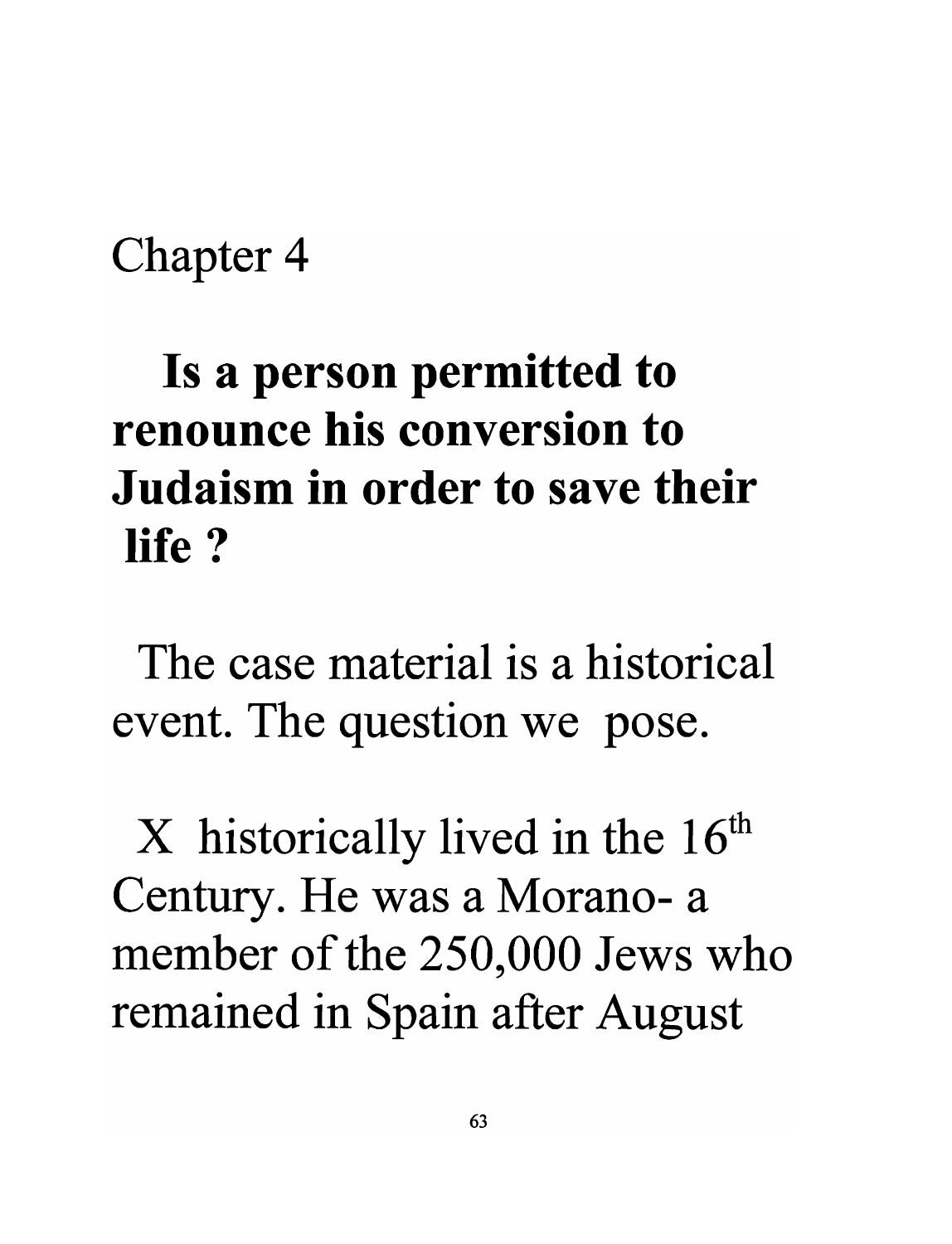1492 when all Jews and Moors were forced to convert to Christianity or be exiled from Spain. Any Jew or Moore remaining in Spain caught PRACTICING their religion was burned at the stake.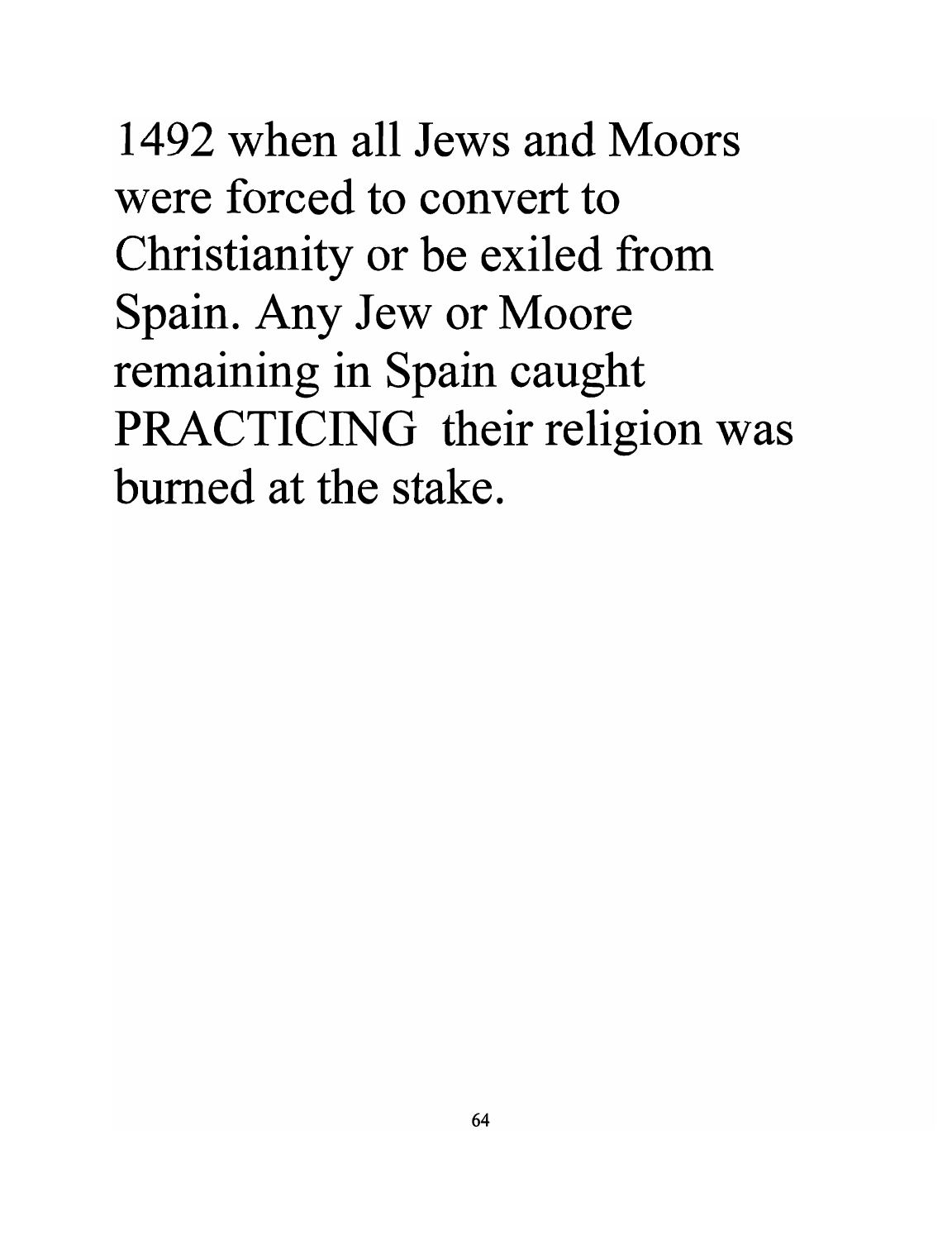#### **Now our question**

Should a Jew elect to become a martyr and die for Kiddush Hashem for the sake of heaven ? Even if required what happens if he refuses to be a hero?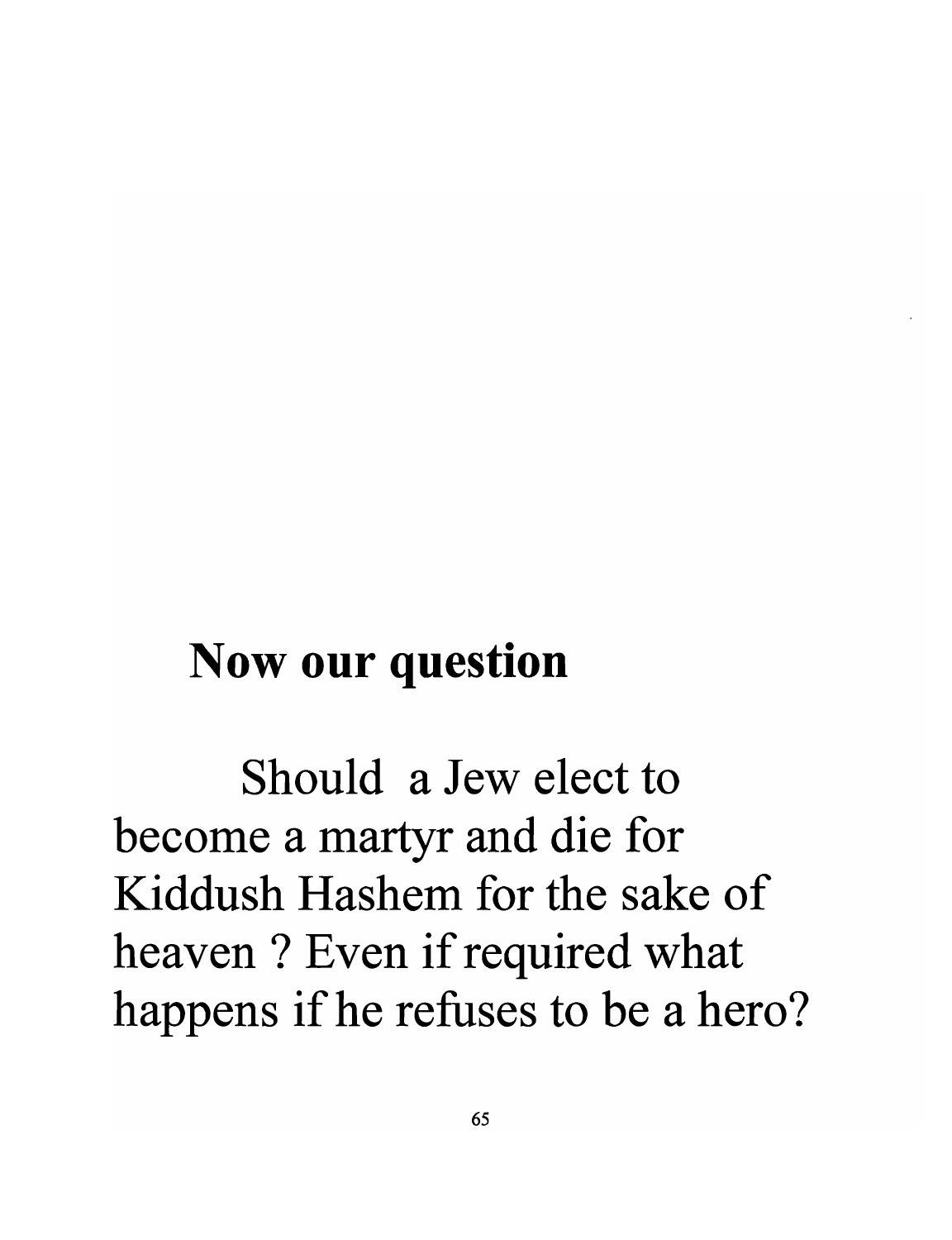# Does he/she go to hell if they choose to live and renounce their Judaism? WE WILL EMPLOY FOR ILLUSTRATION PURPOSES X A MORANO LIVING IN SPAIN IN 1500 WHEN OBSERVING JUDAISM WAS A CRIME PUNISHED BY BURNING AT THE STAKE.

### Response and Analysis

X was a Morono . His father already converted. He was raised with little or no Jewish background.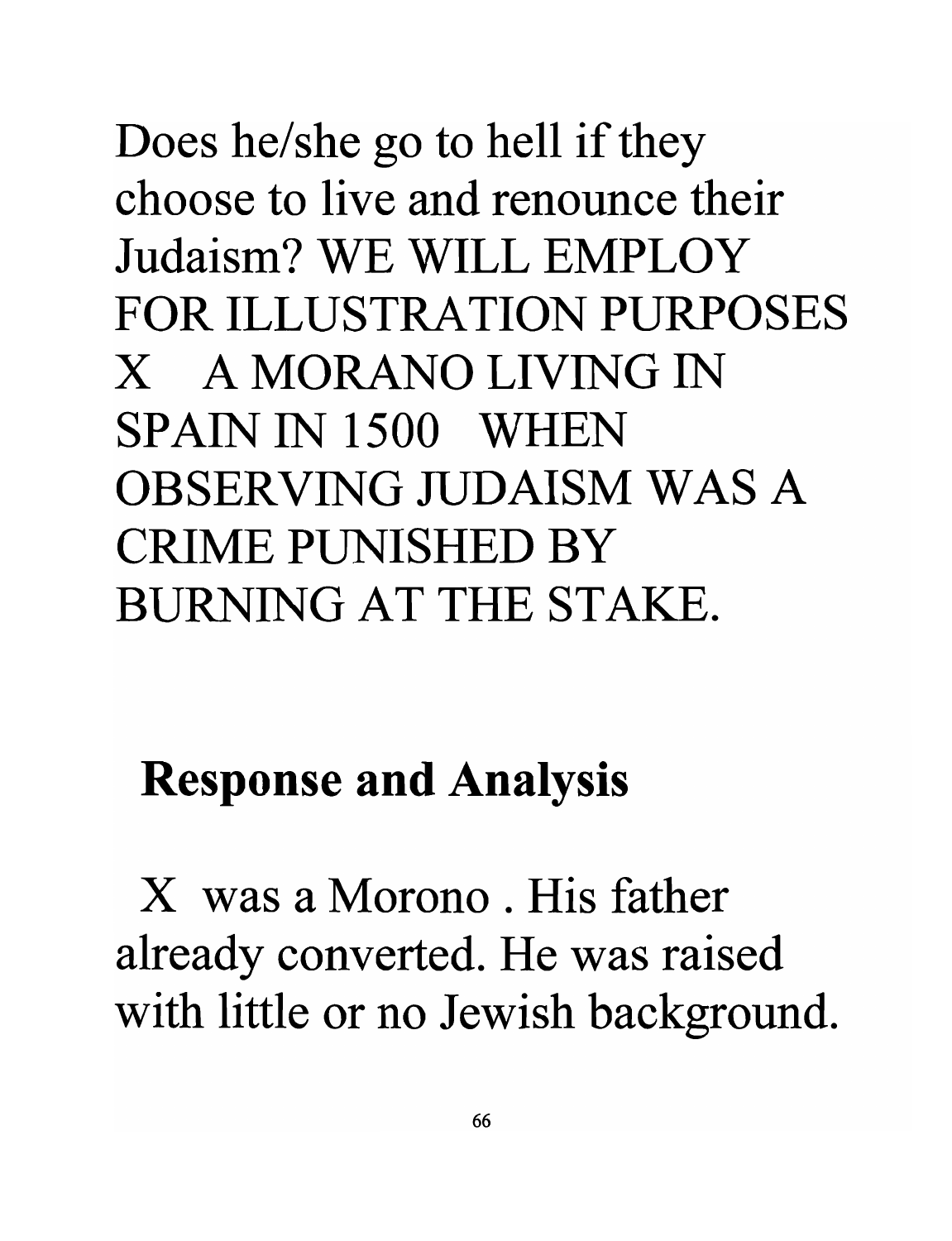It is questionable if his mother was Jewish or not. Moranos as a rule married other Jews . However there exists no certainty that such was the case in the case of x's father. Even if the overwhelming majority of Moranos married Jews ,we do not follow the statistics when it is a question of saving a life. Ain holchim benofoshes achrei harov. Rav Moshe Feinstein. EVEN IF THERE EXISTS A FRACTION OF ONE PERCENT CHANCE WE DO NOT TAKE ANY CHANCES TO ENDANGER ONE'S LIFE BY FOLLOWING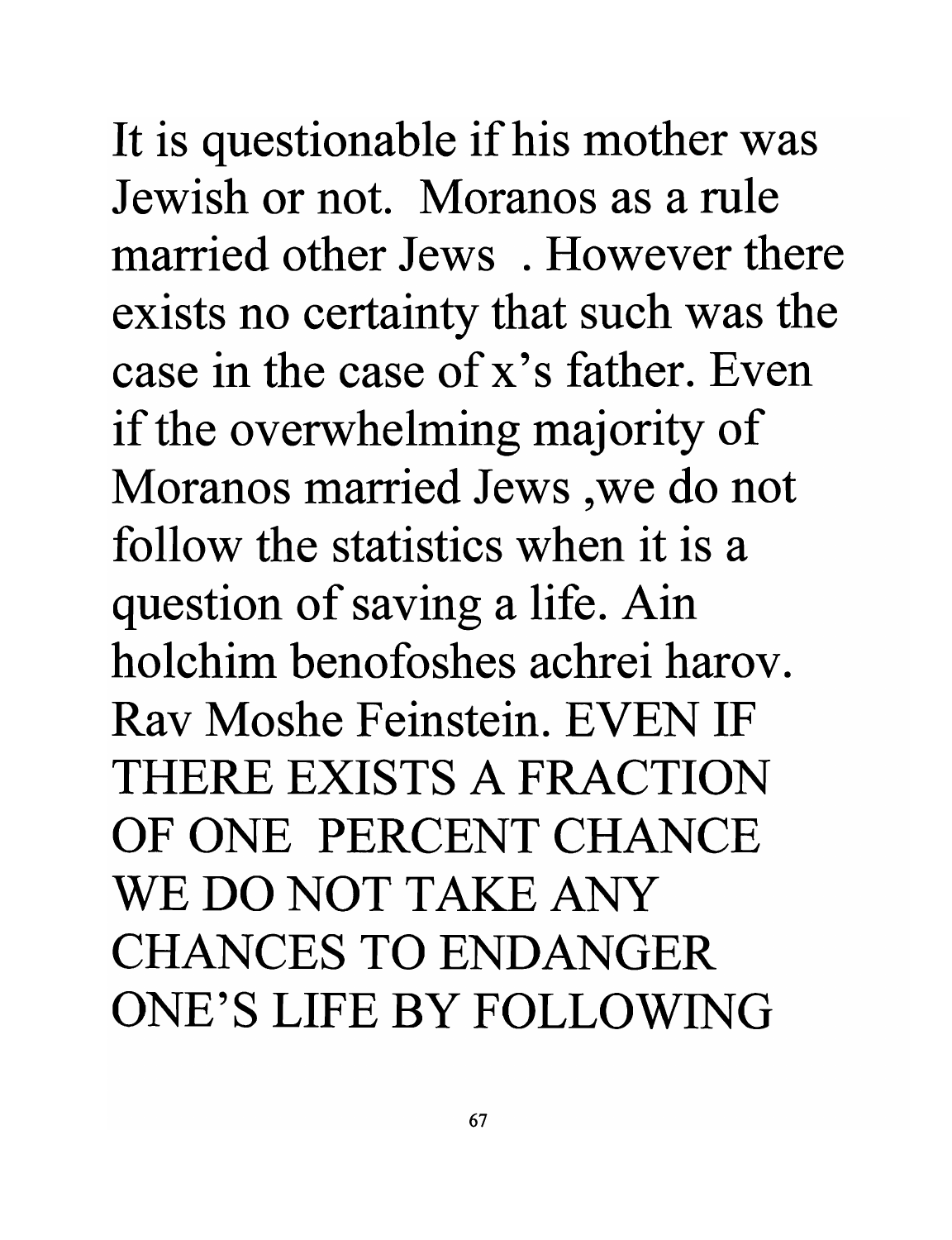JEWISH LAW. Laws of Sabbath regarding saving of life Talmud Yoma; Shulchan Aruch ARUCH Chaim -Orech Hashulchon Mishne Brurah. Ibid.

Thus if there was a fraction of a chance x's mother was not Jewish we would state that x is not Jewish and was not obligated to sacrifice his life in order not to recant his Judaism and practice Christianity.

It was life threatening to observe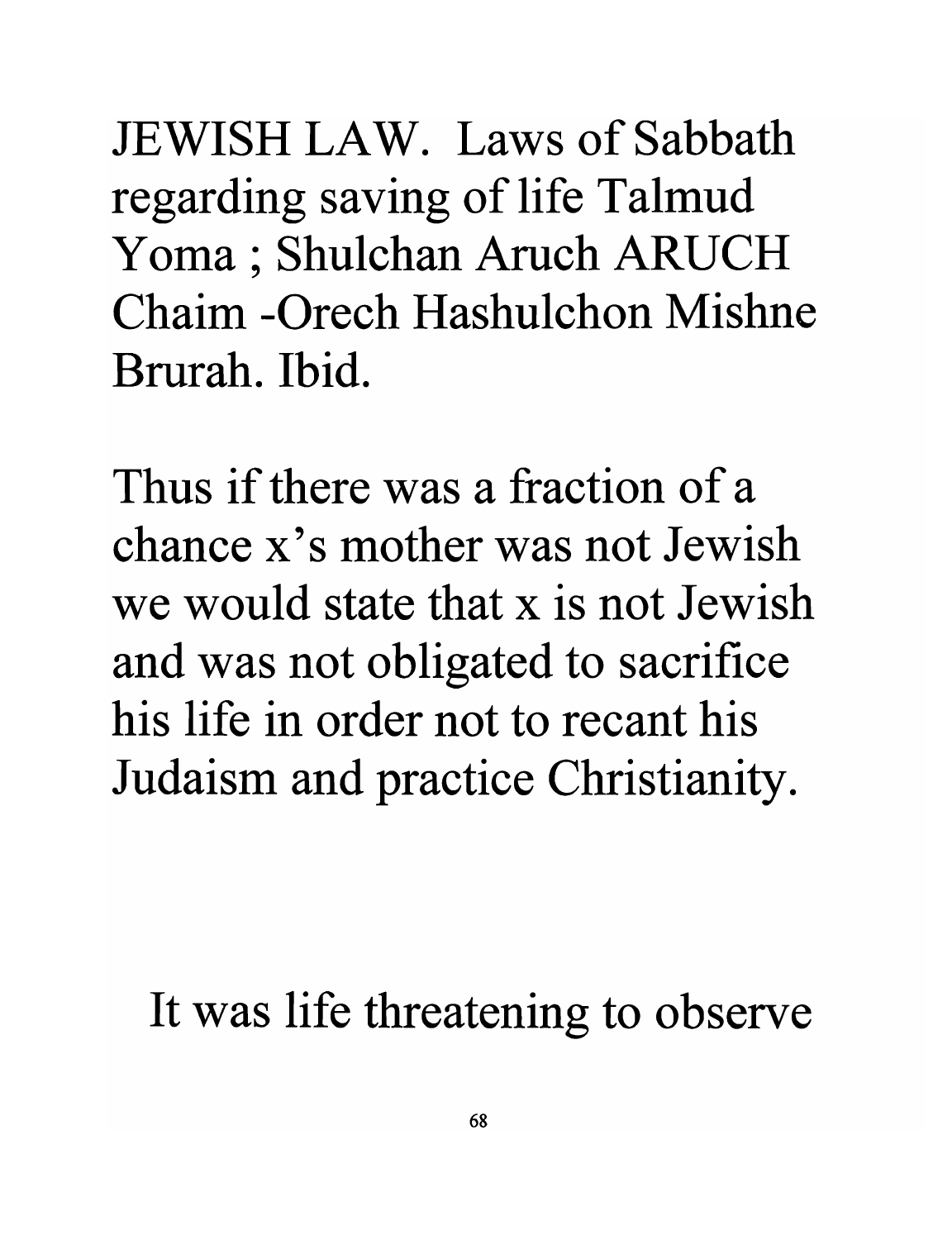or teach Judaism. His parents did the right thing in not observing or have their children observe Judaism otherwise they would be burned at the stake. Pekuach nefesh doche kil hatorah kulo. The saving of life trumps all laws. Y oreh Dayoh 157:1

One is obligated to violate all laws to save one's life or the life of an other. True, one is obligated to sacrifice their life not to violate the sins of murder fornication with a married woman and idol worship.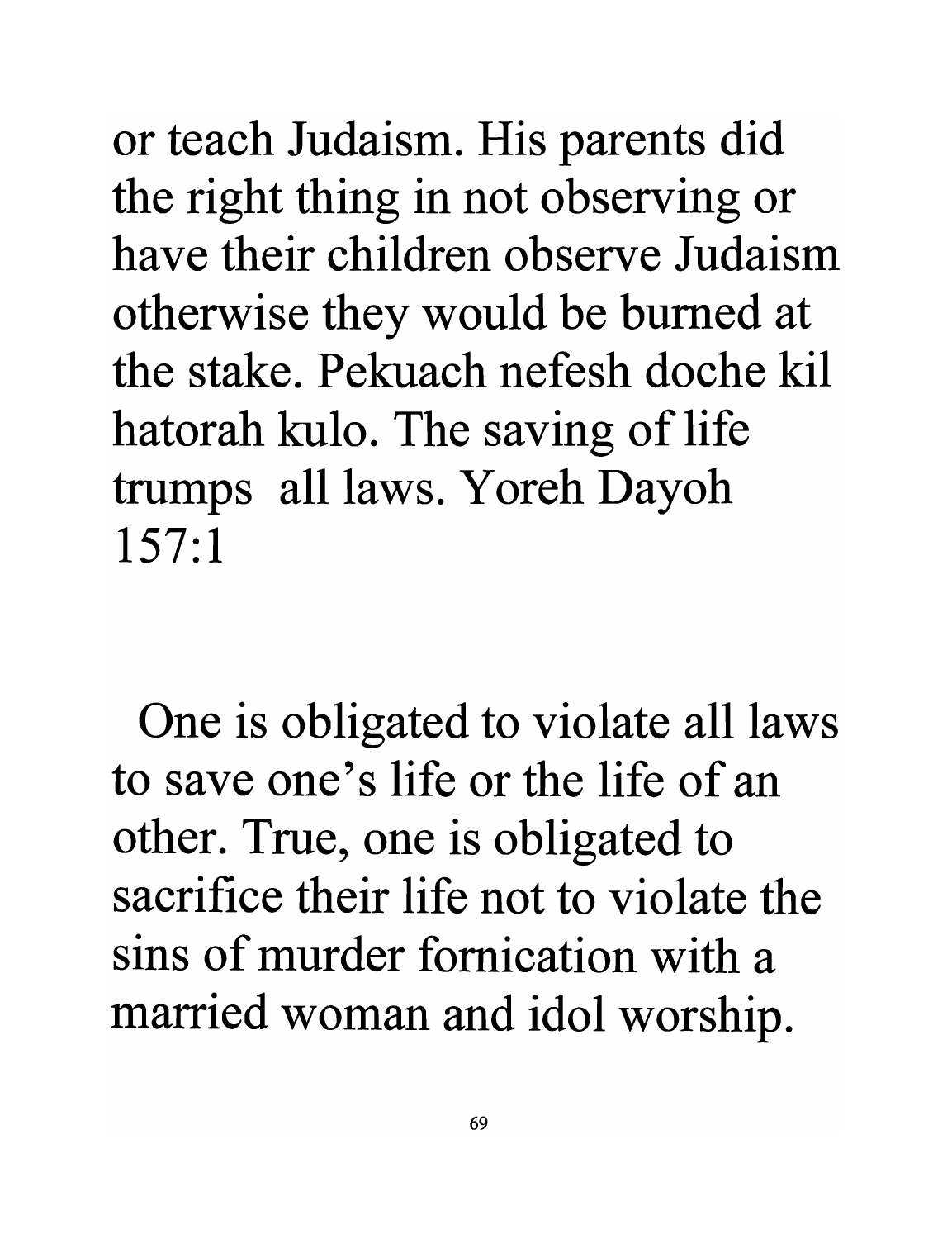Christianity is not idol worship.

CHRISTANITY IS SHUTFOS. Christianity believes in God as the Father. In addition to the Father-God Christianity claims there exists a separate and distinct other God the Son and ANOTHER DISTICT GOD THE Holy Spirit. Each of these separate and distinct Entities is God. By some mysterious design all three distinct Gods are one. Each one of the separate Entities have distinct roles or Attributes. However all these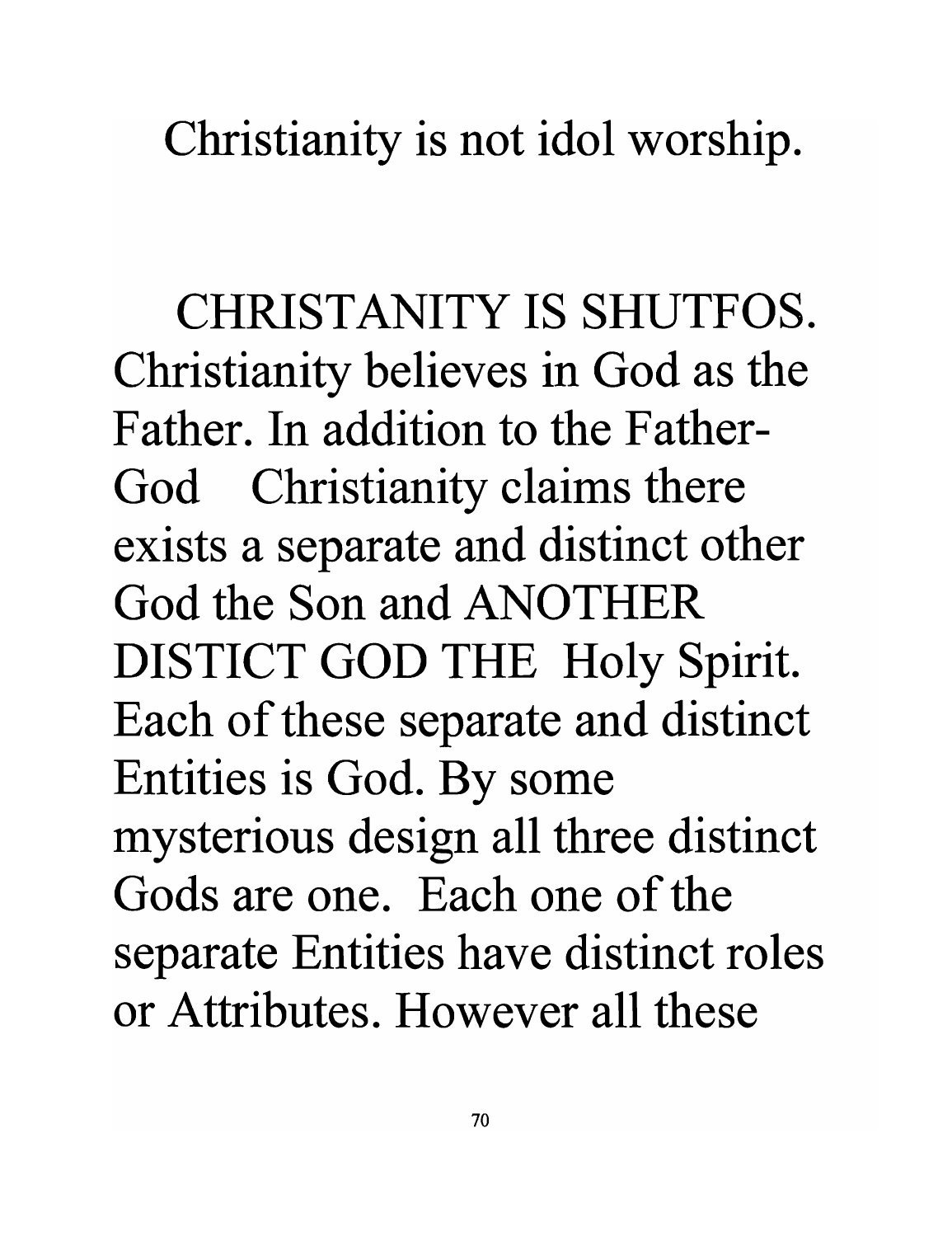## distinct Entities are BY SOME MYSTERIOR POWER-ONE.

Rambam in Morei Nevuchim md in Yesodei Hatorah explicitly states that such a belief is forbidden for Jews. This is called Shutfos having Partners to the God figure that Christians consider as the correct theology. Those Christians who question the distinctness of the Son and Holy Ghost are deemed Heretics.

The writings of such groups were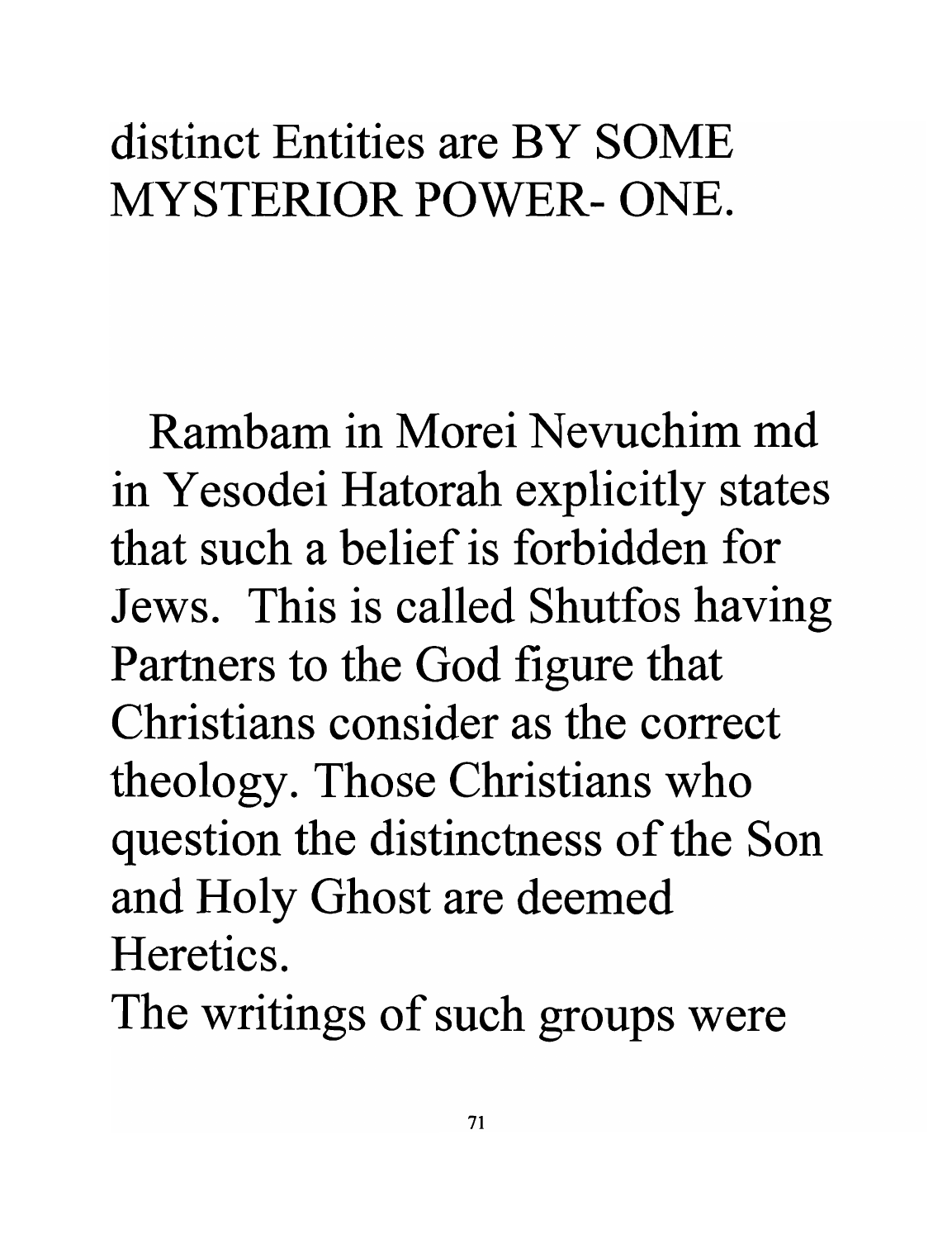expunged from the Cannon of the New Testament burned as well as those individuals who PREACHED such heresy.

However The theology that the attributes of God are God and are personified by distinct different persons -the Son and Holy Ghost is permitted for non Jews but prohibited for Jews. See Ramo Orech Chaim 156 and citations from talmud and Rishonim. RAN FIRST CHAPTER AVODO ZORO; RABBENUE YERUCHIM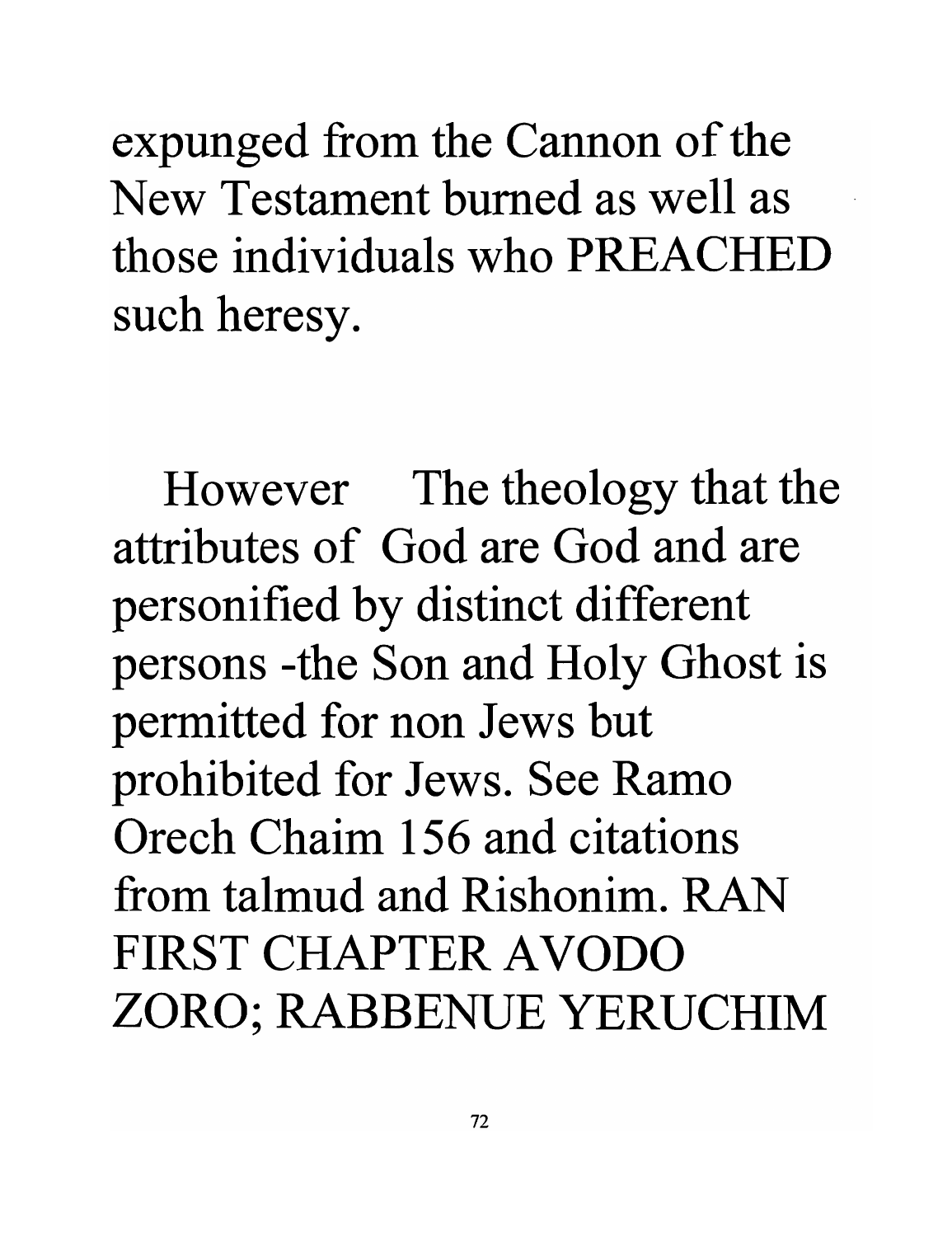## NUN YUD ZAYIN CHES HAI; TOSPHOS BEGINNING BECHOROT

All agree that it is forbidden for a Jew to adopt any religion other than Torah Judaism. However one is not called to sacrifice his life as an act of Kiddush Hashem if one is forced to adopt Islam .

The Rambam ruled in Igros Taimon that Jews forced to adopt Islam are not obligated to sacrifice themselves.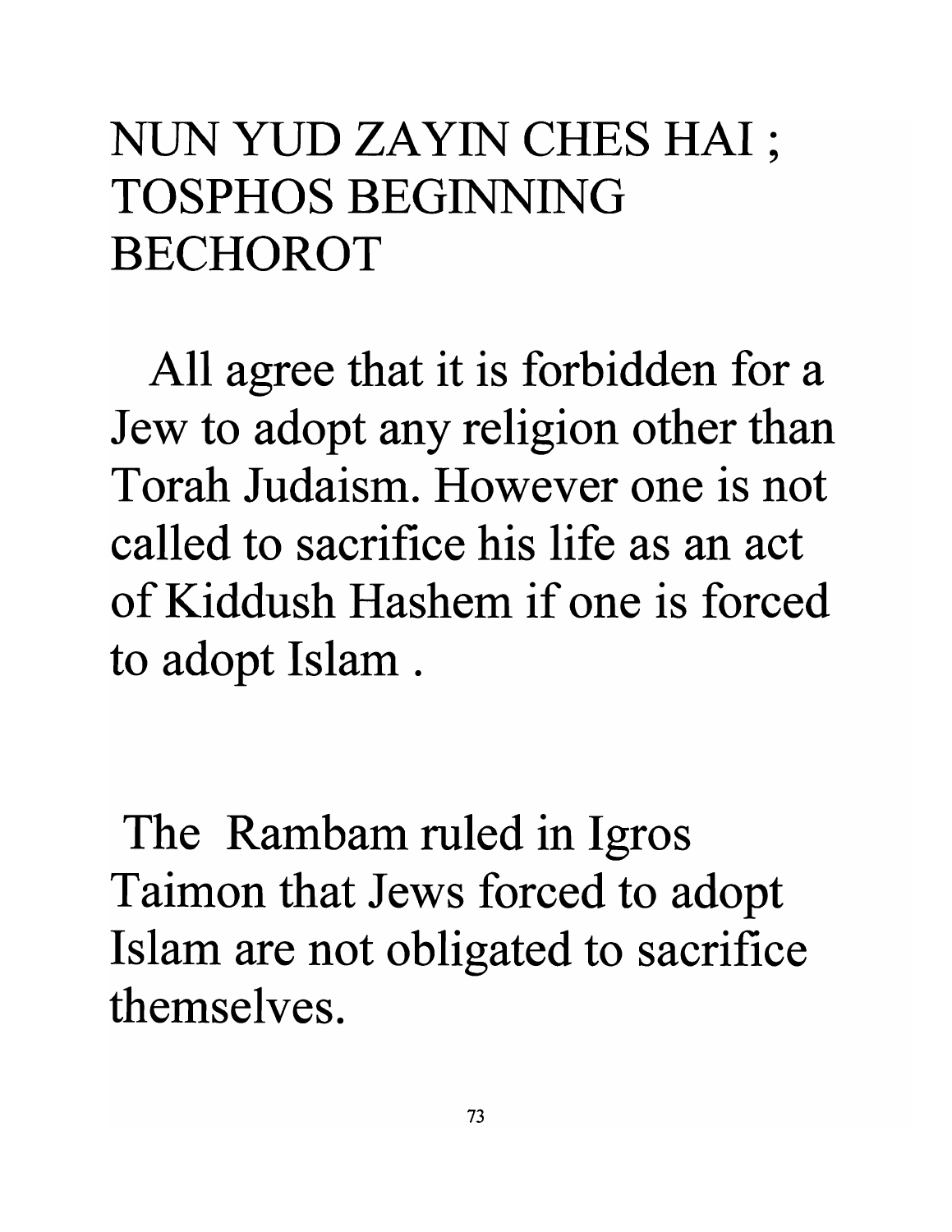Furthermore, the Mitzvah of Kiddush Hashem exists only if 10 Jews witness the execution. These Jews must all be one million percent observant of all laws of the Torah. CERTAINLY THE REQUIREMENT THAT WITNESSES TO KIDDUSH HASHEM BE RELIGIOUS IS NOT WORSE THAN THE REQUIREMENT THAT WITNESSES TO AN HALLCHIC MARRIAGE BE RELIGIOUS EVEN IF ALL THE RITUALS AND PROCEDURES WERE FOLLOWED THE MARRIAGE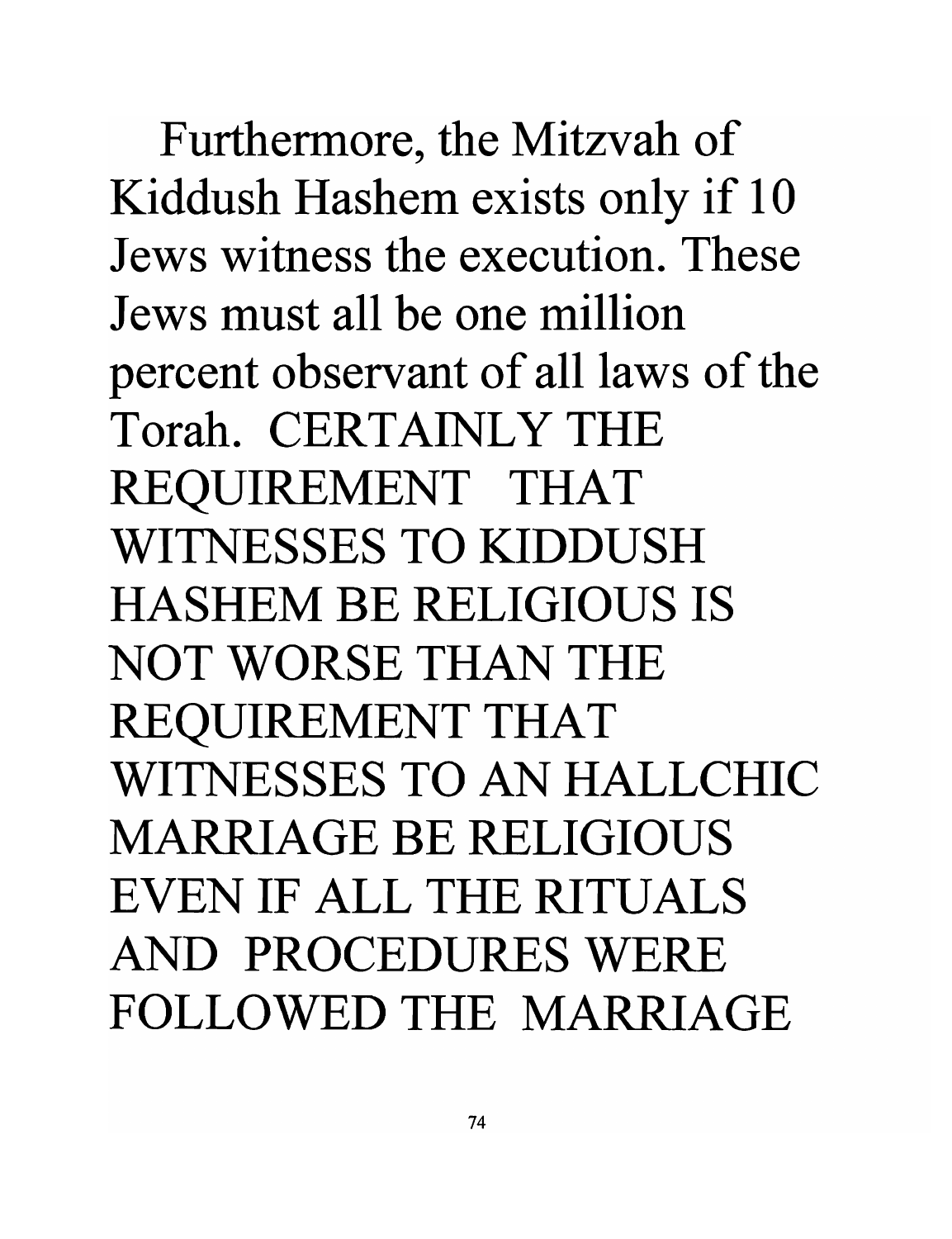IS NOT CONSIDERED BINDING. THE WOMAN MAY NOT REQUIRE A GET A JEWISH DIVORCE. SUCH WITNESSES MUST OBSERVE ONE MILLION PERCENT ALL LAWS BETWEEN MAN AND GOD AND MAN TO MAN. THEY CAN NOT BE THIEVES CHEAT AND LIE AND PERVERT JUDAISM FOR THEIR AGENDA. That RELIGIOUS CONDITION HARDLY EVER EXISTS. IF IN DOUBT THERE EXISTS NO MITZVAH TO SACRIFICE ONE'S LIFE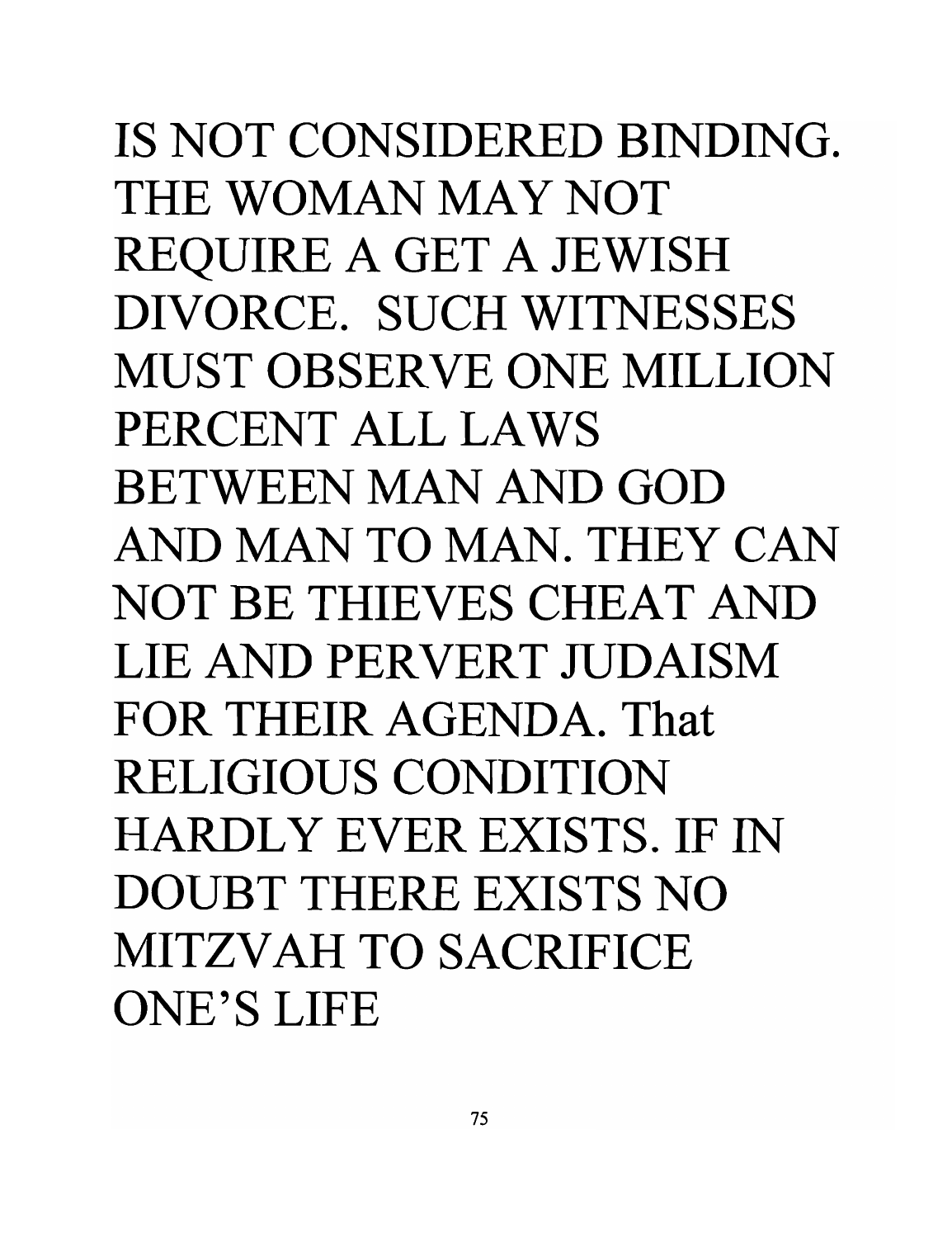THUS X HAS ANOTHER DISPENSATION ANOTHER LOOPHOLE NOT TO SACRIFICE HIS LIFE.

IN ADDITION TO THE ABOVE TWO MENTIONED DISPENSATIONS X IF HE REFUSED TO SACRIFICE HIS LIFE WOULD NOT SUFFER HELL.

One is not punished for violating any sin ifhe is forced.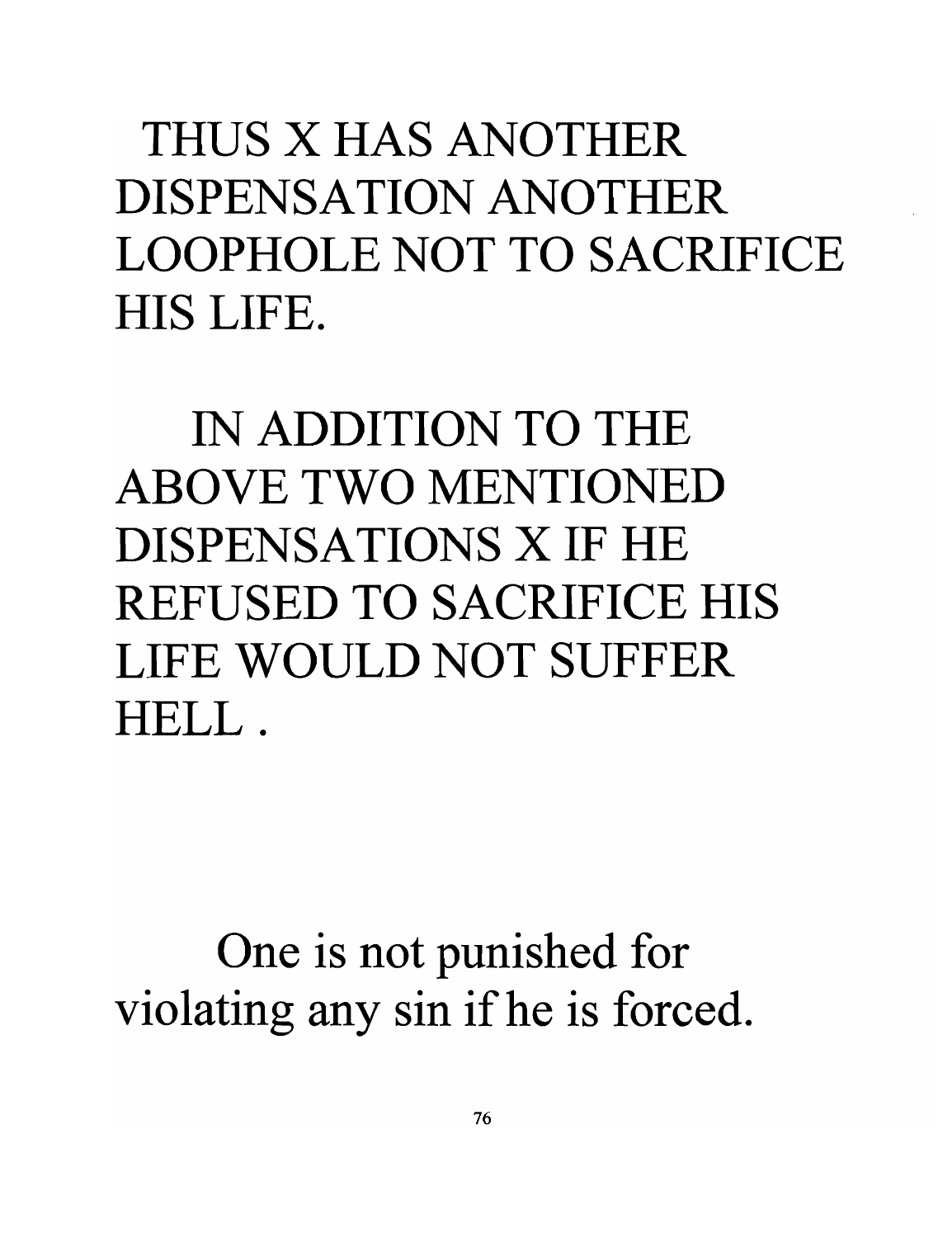### That would apply even if he practices all Church rituals. Rambam Yesodai hatorah 5:1,2,3,4

Furthermore according to the responsa of Rav Yehuda son of Rosh in Shomayim Rosh one is forbidden to sacrice his her life when the Sanedrin is not in existence Kiddush hashem is taking of your own life must be preapproved by the Sanehdrin sitting at the gates of the Holy Temple. We do not possess the Holy Temple for 2000 years. We do